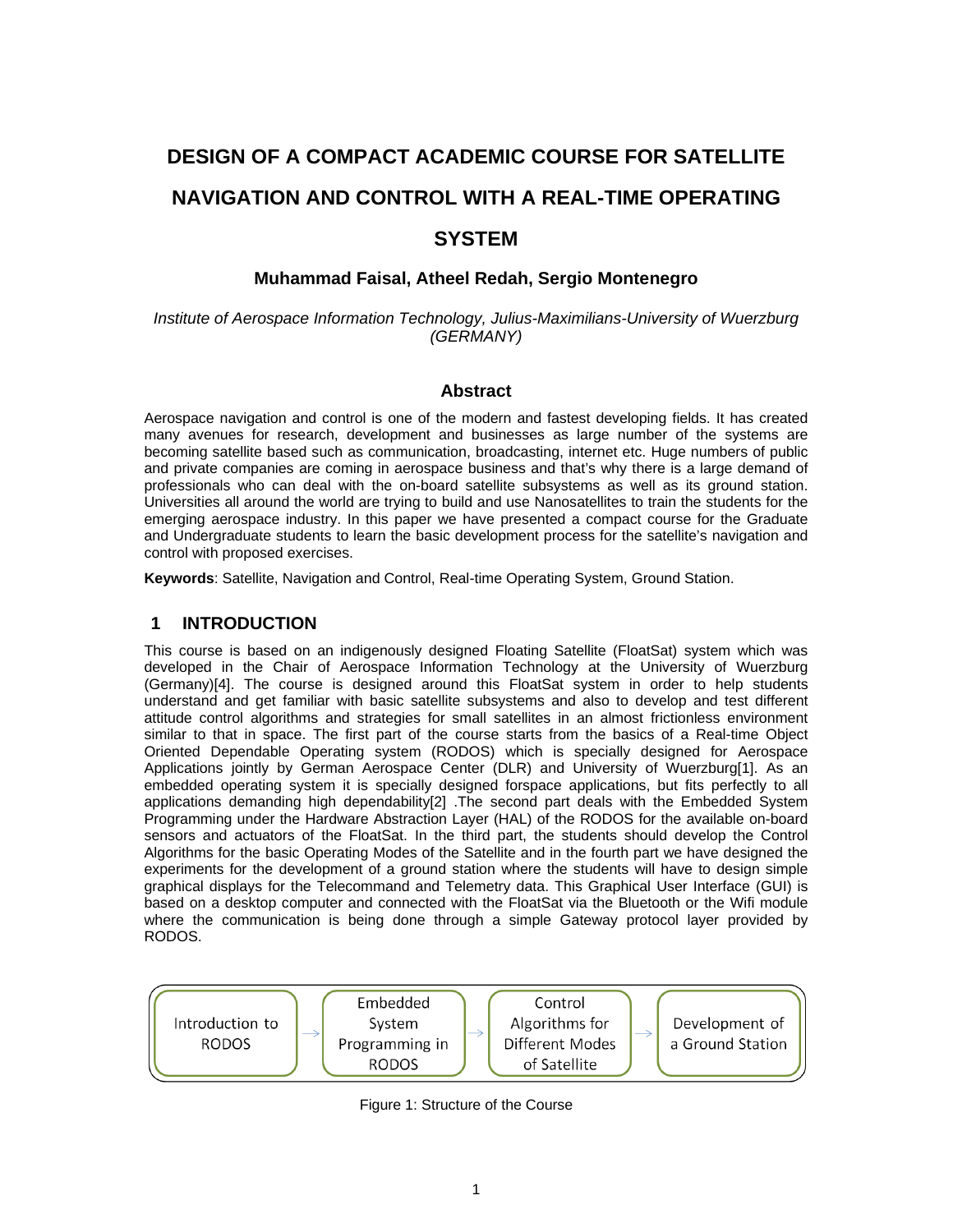# **2 HARDWARE PLATFORM**

#### **2.1 . Mechanical Structure**

The FloatSat system is consists mainly from a mechanical structure that contains the basic satellite subsystems. This structure is placed into a hemisphere shell that it is floating inside a spherical air bearing unit. The air bearing unit requires compressed air input may vary depending on the mass of the floating unit.



Figure 2: The FloatSat System

### **2.2 Avionics of the FloatSat**

Our proposed electronic control of the FloatSat is based on the STM32F4DISCOVERY Development Board from ST-Microelectronics which is based on an ARM-Cortex M4 microcontroller. This board has all the required interfaces such as UART, I2C, SPI, DCMI etc to interface a wide range of sensors for related operation. An extension board for the STM32F4DISCOVERY developed in the Chair of Aerospace Information Technology at the University of Wuerzburg (Germany) which contains all the sensors, communication modules and power drivers necessary to drive the system is also being used. The whole avionics system is running under a Real-time On-board Dependable Operating System (RODOS). RODOS provides a seamless capability of interfacing the different sensors with its corresponding Hardware Abstraction Layer (HAL) which reduces the development time significantly.



Figure 2: Avionics of the FloatSat



Figure 3: The STM32F4DISCOVERY Development Board with the Extension Board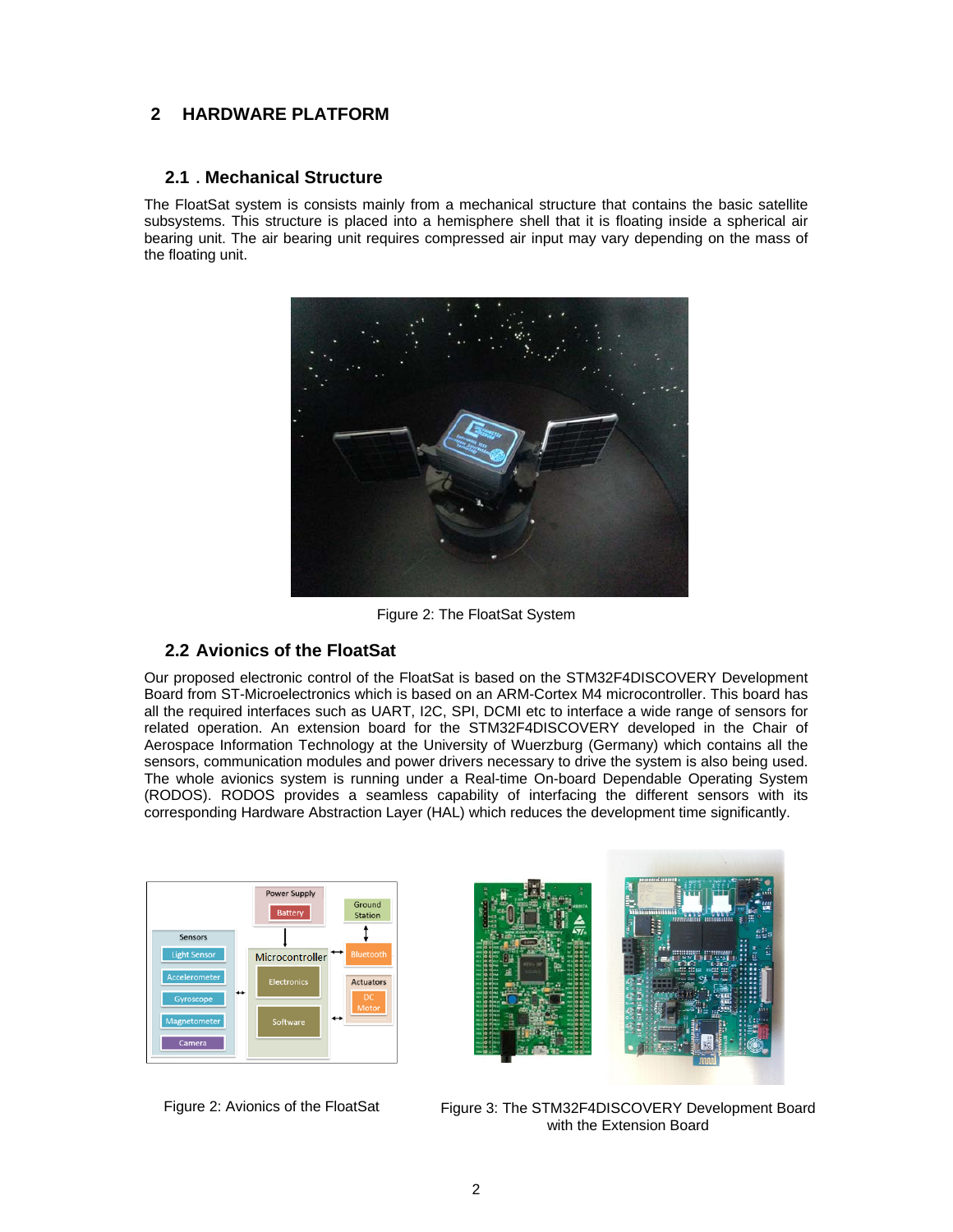# **3 INTRODUCTION TO THE RODOS**

RODOS is a real-time operating system for embedded systems and was designed for application domains demanding high dependability. RODOS was developed at the German Aerospace Center (DLR) and has its roots in the operating system BOSS. It is used for the current micro satellite program of the DLR. The system runs on the operational satellite TET-1 and will be used for the currently developed satellite BiROS. RODOS is further enhanced and extended at the German Aerospace Center as well as the department for aerospace information technology at the University of Würzburg.

### **3.1 . Introduction of Threads and its priority in RODOS**

(a) Write a thread class that outputs "Hello World" and the thread name:

- Thread name should be given to constructor.
- Create 3 or more threads (objects) to test the behaviour.
- (b) Write a thread-class that outputs its name and the time every n seconds (n is given in the constructor)
	- Output the time and the thread-name every 1, 2, 5 and 11 seconds by different threads

-Thread-name and period should be given to the constructor.

 Output the time and the thread name once at 30 seconds by a fifth thread (can be implemented in new class, or the one-shot function can be added to the above class)

Thread name and time should be given to constructor

(c) Write a thread-class where the objects resume each other as shown in the picture.

-Insert a small break before or after every output

|                 | <b>Structure of Class: class RingElement: public Thread {};</b> |
|-----------------|-----------------------------------------------------------------|
| Implementation: | Ring Element $a("A")$ , $b("B")$ , $c("C")$ ;                   |
| Output:         | ABCDEFGHABCDEFGH (or vice versa)                                |



Figure 3: Ring of the objects of Class

#### **3.2 Inter-Thread Communication**

In any Real-Time Operating System different threads always require to share information and messages. RODOS provides inter-thread communication and synchronization by using its special data buffer CommBuffer. Not using a CommBuffer is risky, because may be the data is half written in the shared variable while the thread is interrupted. In this case the receiver thread gets inconsistent data. In order to avoid simultaneous access of critical section, semaphore mechanism has to be used. We have proposed two experiments to clear the concept of Inter-Thread Communication and Deadlock Avoidance.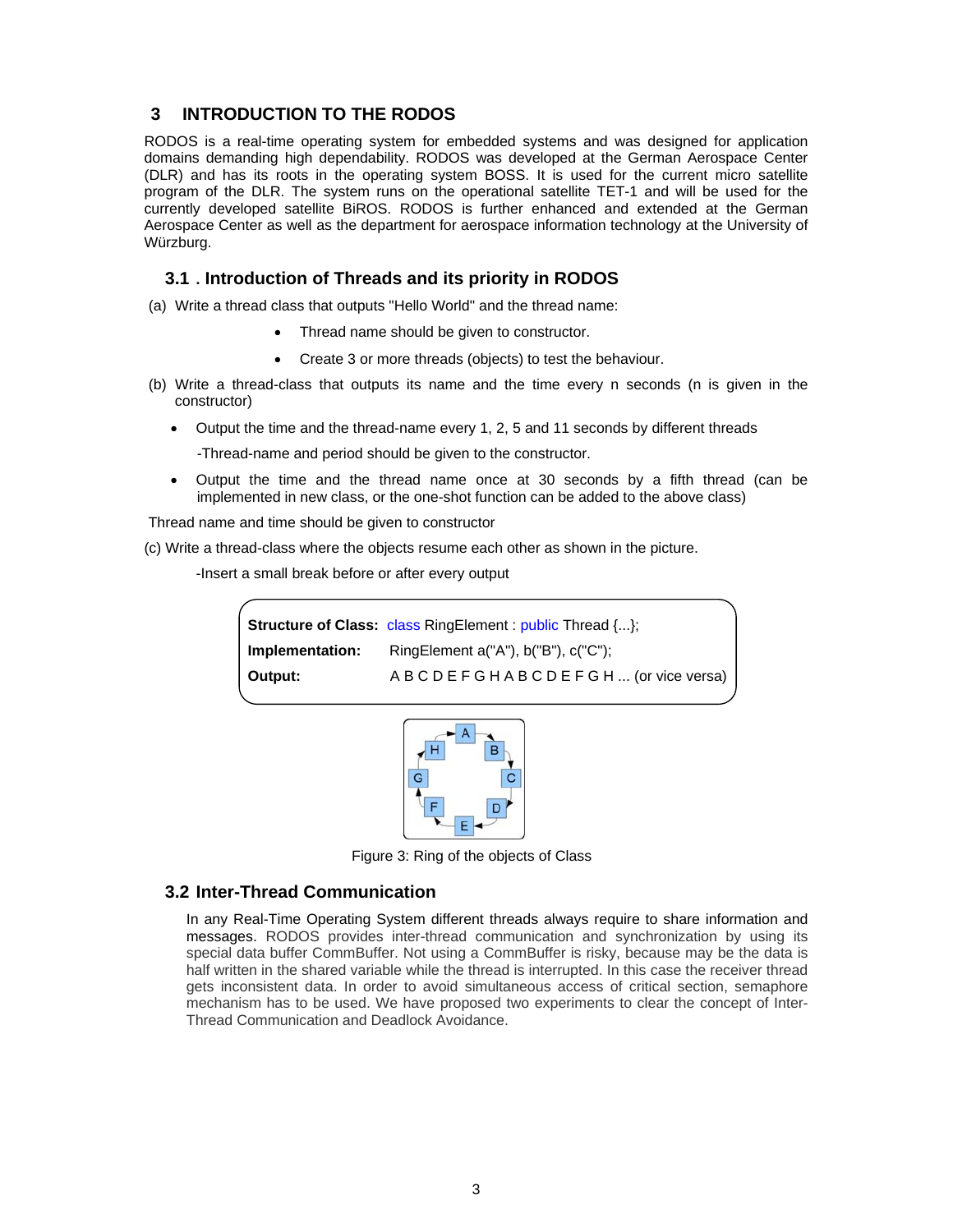#### **3.2.1 Sharing Information**

- (a). Write two Theads or Tasks where TaskOne sends a string message ("Message from taskOne") to taskTwo using the CommBuffer (data buffer of RODOS) as shown in figure 6. The taskTwo prints the received message and its length.
- (b). Implement a simple User and Calculator Application. The user thread sends two operands and the mathematical operation (+, - or \*) to the Calculator thread which performs the desired operation on the operands and prints the Result.





**Figure 5: Thread Communication Figure 6: Thread Communication in RODOS** 

#### **3.2.2 Deadlock-Handling**

Write a small programme that shows the increment-errors when two or more threads access the same global variable. (**note**: Declare the global variable *volatile*). Protect the global variable with a semaphore as shown in figure 7.



Figure 7 (a),(b)(c) : Deadlock Handling via Semaphore

# **4 EMBEDDED SYSTEM PROGRAMMING THROUGH HAL OF RODOS**

RODOS provides a set of classes to directly use the hardware and its resources with ease and simplicity. This set of classes in RODOS is referred as Hardware Abstraction Layer (HAL) of RODOS which can be used to access all the available interfaces on the hardware such as I2C, UART, SPI, GPIO etc. Without The HAL interface the developer has to go through a lengthy and tidy process of defining each and every initialization and setting on his own which off course increases the development time and fragility to the errors.

Seven Experiments have been suggested here for embedded system programming with RODOS under its HAL interface. These experiments cover all the details about the UART, I2C, GPIO, PWM Middleware & Gateway interfaces of RODOS. These experiments are believed to provide the students with clear understating about Reading and Writing of the numerous sensors with different interfaces.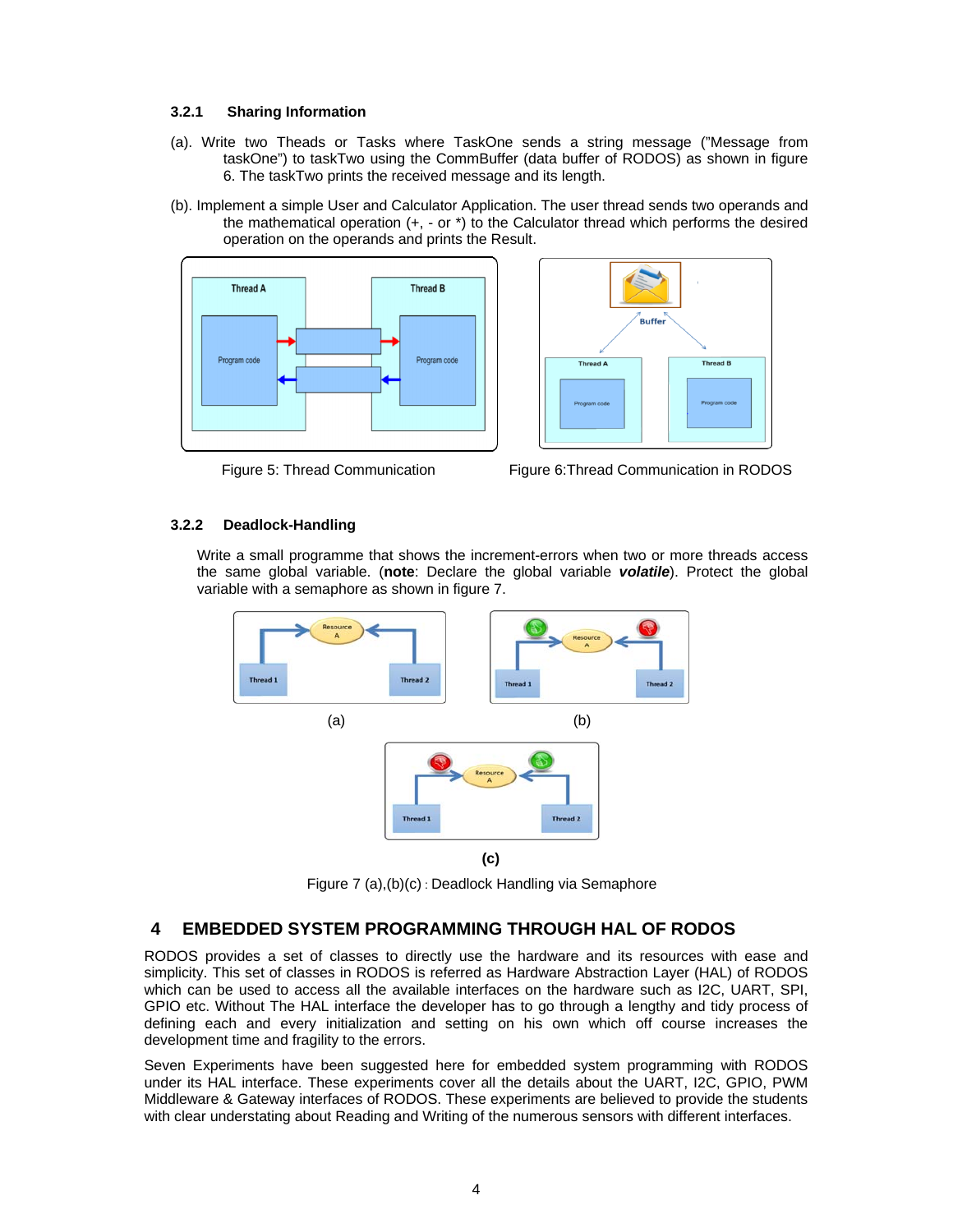# **4.1 Reading and Writing the GPIO using HAL\_GPIO.**

• In this Experiment we use the same thread-class we proposed under section 3 where the objects resume each other but this time each object corresponds to each led which should switch on and then off and resumes the next one as shown in the picture.



Figure 8: Ring of LEDs Using RODOS HAL\_GPIO

#### **4.2 Serial Communication through HAL\_UART for debugging.**

 Write a thread to pass a message to the satellite on the serial port and receive a corresponding message on your computer via any serial terminal tool.

# **4.3 Motor Control through HAL\_PWM.**

Generate a PWM signal using HAL\_PWM to drive the DC motor as show in Figure 9.



Figure 9: Motor Control through HAL\_PWM

#### **4.4 Power Monitoring of the Satellite.**

To monitor the power consumption of the FloatSat, INA219 Current Sensors are being used to both measures the high side voltage and DC current draw over I2C.

- Write a C++ Class Implementation for the INA219 Current Sensor using HAL\_I2C.
	- Write a thread to monitor the Current and Voltage of the Battery.
	- Write a thread to monitor the Current and Voltage of the Motor.
	- Verify your results by attaching the board with external power supply and use Multimeter to verify the validity of your implementation.



Figure10: Battery and Motor Power Consumption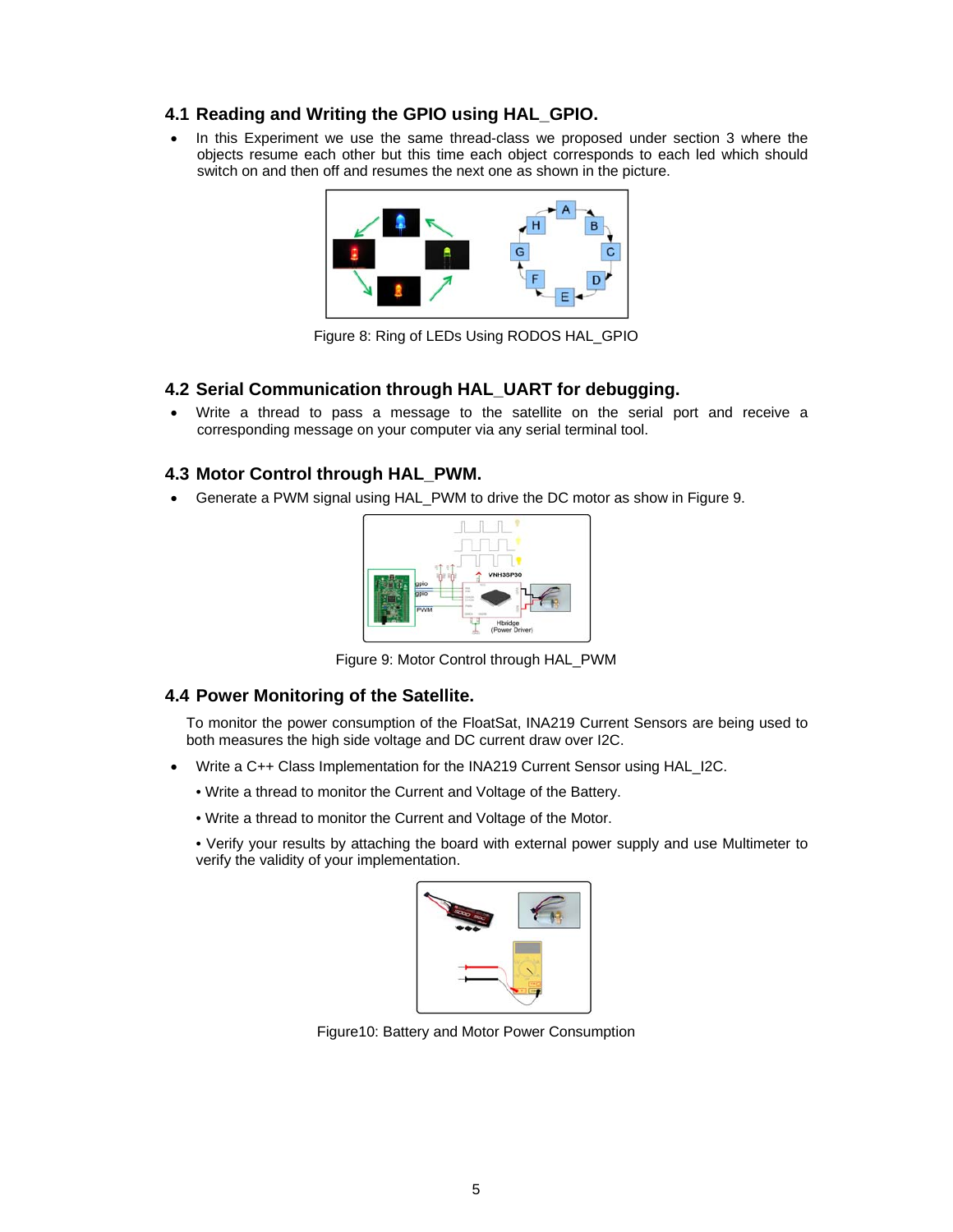# **4.5 Temperature Monitoring through HAL\_I2C.**

The FloatSat system uses an infrared thermopile sensor TMP006 from Texas Instrument to monitor the temperature of the objects in front of the satellite. It is a non-contact infrared (IR) sensor with a digital interface which is I2C [5].

- Initialize the temperature sensor with number of samples and Conversion time.
- Read and send an object temperature to your computer via any serial terminal tool.



Figure 11: Thread Communication

#### **4.6 Satellite Angular Velocity Monitoring through the Gyroscope Data.**

Create a Signal Processing thread that needs to run with following requirements:

• A simple calibration process for the Gyroscope sensor should be performed by taking 1000 samples for each axis in standstill condition and then average them to get the offset value correspond to 0 deg/sec measurement for each axis.

• A data gathering process to get the updated values of the three axis of the Gyro, should be performed continuously at 5 millisecond time interval using the starting data register address of the sensor.

• Get the angular velocity in degree per second and the angular position in degree for the three axis of the sensor by using the sensor sensitivity value.



Figure 12: Reading the Angular Velocity using the Gyroscope

#### **4.7 Image Sensor Interfacing.**

The FloatSat system uses an OV9665 CMOS image sensor from Omni Vision. It is a 1.3 Megapixel camera. This camera has a dedicated DCMI interface to capture the image on 8 parallel lines. Camera can be configured for image resolution, Picture Format etc through a SCCB protocol which is equivalent to I2C protocol as shown in the figure 13:

- Using the HAL\_I2C interface, configure the camera module to capture a VGA image and set the resolution to 120\*120 and select the YUV format by setting the appropriate registers.
- Capture the image through the HAL\_DCMI interface and save the image on the DMA buffer.



Figure 13: Image Sensor Interfacing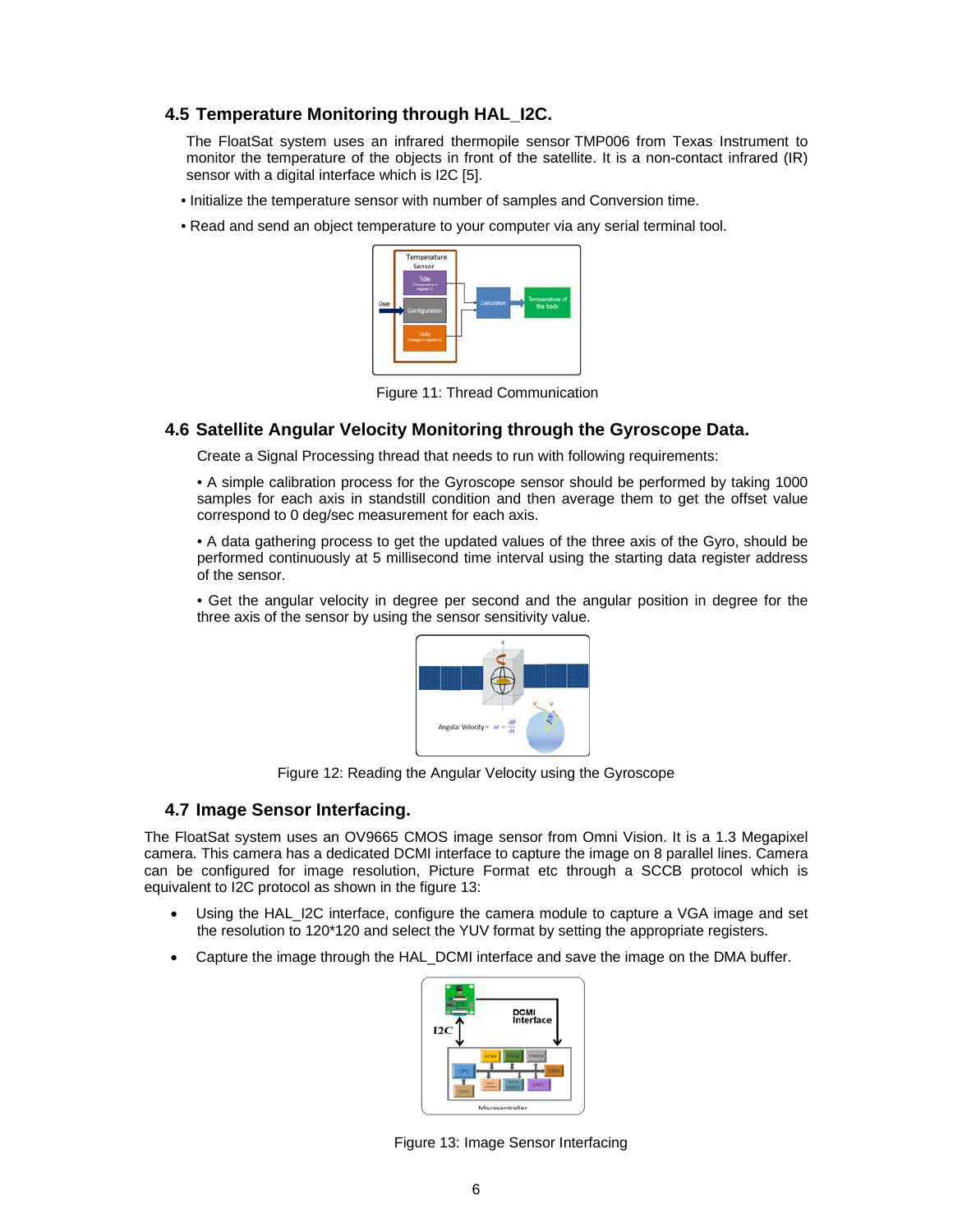# **5 CONTROL MODES OF THE SATELLITE**

Since our mission requirements are fully depend on the determination and the control of the satellite's orientation, the orientation of the satellite should be supervised all the time. This is realized via the IMU (Inertial Measurement Unit). IMU provides attitude information of the satellite, including roll, pitch and yaw using a combination of accelerometers, gyroscopes, and magnetometers sensors.



Figure 14: Pitch, Roll and Yaw Measurement

Control Objectives: The control loop must assure stability of our satellite. The initial input is processed and compared to the data collected from the sensors. If any adjustment in the attitude is needed, the Actuators will respond accordingly. The process is repeated until we reach steady-state stability. A PID controller will be utilised to achieve the objectives.

# **5.1 Satellite Angular Velocity Control**

A PI controller for controlling the FloatSat Angular Velocity needs to be implemented. Tune the **PI**  controller online to have good performance characteristics of faster response with less overshoot by sending corresponding telecommands.



Figure 15: Angular Velocity Control

#### **5.2 Satellite Angular Position Control**

A PID controller for controlling the FloatSat Angular Position needs to be implemented. Tune the PID controller online to have good performance characteristics of faster response with no overshoot by sending corresponding telecommands.



Figure 16: Angular Position Control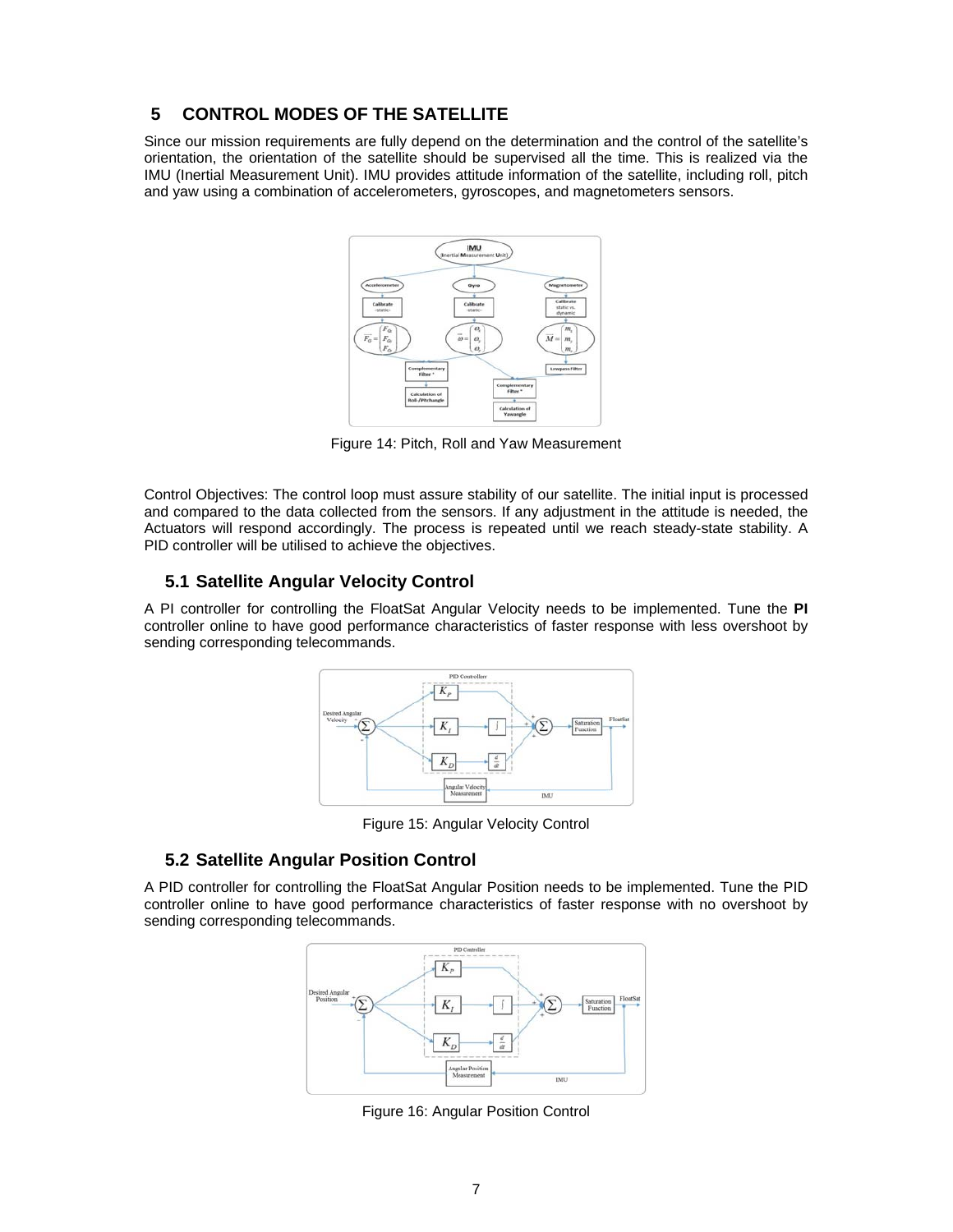# **6 MESSAGE PASSING OVER THE NETWORK.**

RODOS uses so-called Topics to enable communication between threads and over gateways between different systems. A Topic represents a message of a certain kind. A thread can publish Topics as well as subscribe to a Topic to receive all messages that belong to a specific type of message. The message system refers as publish subscribe pattern.





Figure 17: RODOS publisher Subscriber Protocol. Figure 18: RODOS Middleware

#### **6.1 Telecommand & Telemetry Threads Implementation.**

- Implement a Telecommand thread that runs upon receiving a message.
- Implement a Telemetry thread runs at 1000ms time interval. This thread should publish the sensors information to the ground station.

# **6.2 Gateway Usage.**

- Initialize the Gateway of the RODOS with UART link interface.
- Initialize the UART with the desired Baud Rate.
- Write the structure of the telemetry messages with proper ID and transmit it on the Gateway.



Figure 19: RODOS Middleware and Gateway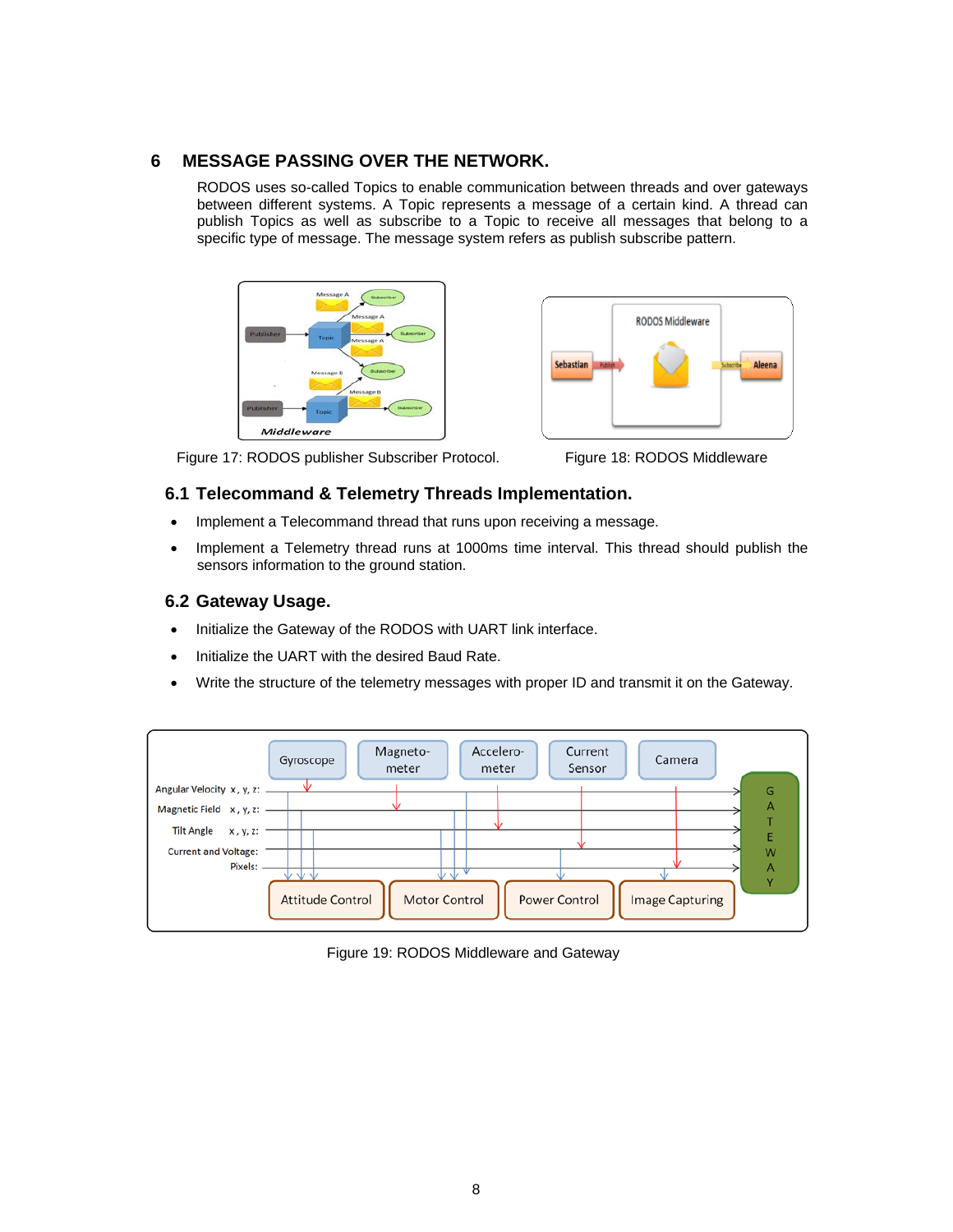# **7 GROUND STATION DEVELOPMENT IN QT THROUGH RODOS-GATEWAY**

The data transmission and reception between the FloatSat and the ground station is achieved through the Bluetooth communication protocol. We propose to use Bluetooth to serial converter chip with the microcontroller in FloatSat and a USB to Bluetooth dongle that establishes a Virtual Serial Port on the PC to transmit and receive the data as depicted in the Figure 20. In order to develop a Ground station We propose to use the RODOS Wrapper for Qt, This way you can transmit and receive the data through the same data structure and its corresponding Topic ID what you did for the on-board programming and you don't have to care about separating the data bytes from its whole message frame, RODOS wrapper can extract the data just on the basis of Topic ID of the message. Each expected message is listed in the code of the ground station with its data structure and corresponding Topic ID. You only have to initiate the RODOS UART Gateway on the Board side as well as Ground Station as shown in the Figure 21.



Figure 20: Communication between the FloatSat and the GroundStation



Figure 21: RODOS Middleware Wrapper

#### **7.1 Experiments.**

#### **7.1.1 Gateway Initialization**

- Initialize the Gateway of the RODOS inside the Qt with the proper ID of serial port.
- Write a function to poll the messages and connect this function with Qt's Timer object with every 5000ms through the Qt's mechanism of Connect Signal and Slot

#### **7.1.2 Reception of Telemetry data and Sending the Telecommand.**

- Extract the pitch, roll and yaw from the corresponding data structure and get it plotted in any appropriate widget.
- Use the RODOS's available functions to send the Telecommand to the FloatSat to set the PID Parameters.

#### **7.1.3 Real-Time Plots**

In order to plot the real time data we propose to use QCustomPlot library. It is a Qt C++ widget for plotting and data visualization. It has no further dependencies and is well documented. This plotting library focuses on making good looking, publication quality 2D plots, graphs and charts, as well as offering high performance for real-time visualization applications [4].

 Use QtCustomplot Library to plot the real-time data for temperature and Power Monitoring of the FloatSat.



Figure 22: GUI for the Ground-Station